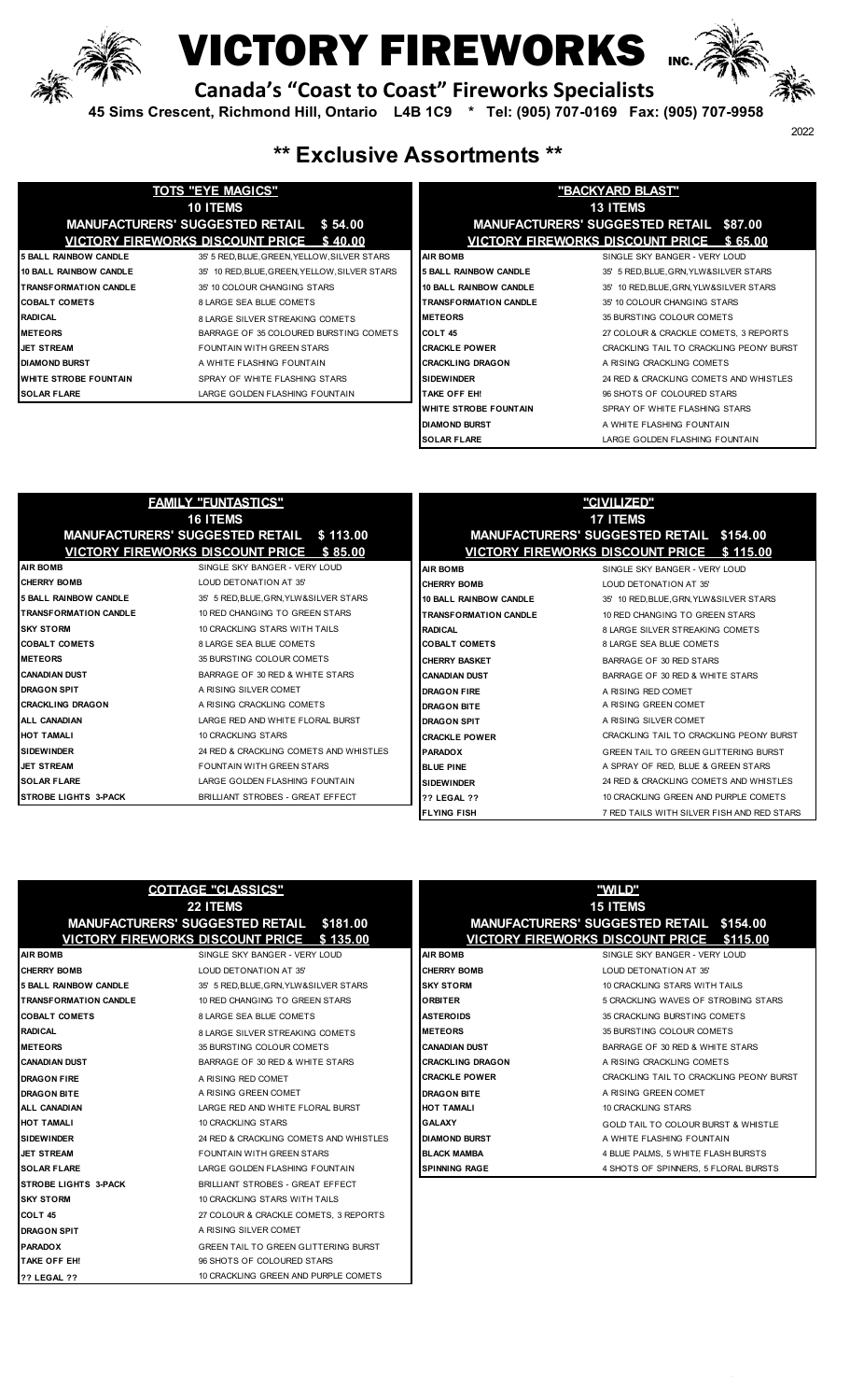

### **VICTORY FIREWORKS**



 **Canada's "Coast to Coast" Fireworks Specialists**

 **45 Sims Crescent, Richmond Hill, Ontario L4B 1C9 \* Tel: (905) 707-0169 Fax: (905) 707-9958**

|                         |                                                    |                                                    | 2022                                      |  |
|-------------------------|----------------------------------------------------|----------------------------------------------------|-------------------------------------------|--|
|                         | <b>STREET "ENTHUSIASTICS"</b>                      |                                                    | <b>VICTORY "DYNAMICS"</b>                 |  |
|                         | 23 ITEMS                                           | <b>37 ITEMS</b>                                    |                                           |  |
|                         | <b>MANUFACTURERS' SUGGESTED RETAIL</b><br>\$266.00 | <b>MANUFACTURERS' SUGGESTED RETAIL</b><br>\$535.00 |                                           |  |
|                         | VICTORY FIREWORKS DISCOUNT PRICE \$200.00          |                                                    | VICTORY FIREWORKS DISCOUNT PRICE \$400.00 |  |
| <b>AIR BOMB</b>         | SINGLE SKY BANGER - VERY LOUD                      | <b>AIR BOMB</b>                                    | SINGLE SKY BANGER - VERY LOUD             |  |
| <b>CHERRY BOMB</b>      | LOUD DETONATION AT 35'                             | <b>CHERRY BOMB</b>                                 | LOUD DETONATION AT 35'                    |  |
| <b>ORBITER</b>          | 5 CRACKLING WAVES OF STROBING STARS                | <b>ORBITER</b>                                     | 5 CRACKLING WAVES OF STROBING STARS       |  |
| <b>COBALT COMETS</b>    | 8 LARGE SEA BLUE COMETS                            | <b>COBALT COMETS</b>                               | 8 LARGE SEA BLUE COMETS                   |  |
| <b>METEORS</b>          | 35 BURSTING COLOUR COMETS                          | <b>METEORS</b>                                     | 35 BURSTING COLOUR COMETS                 |  |
| COLT <sub>45</sub>      | 27 COLOUR & CRACKLE COMETS, 3 REPORTS              | COLT <sub>45</sub>                                 | 27 COLOUR & CRACKLE COMETS, 3 REPORTS     |  |
| <b>CHERRY BASKET</b>    | BARRAGE OF 30 RED STARS                            | <b>CHERRY BASKET</b>                               | BARRAGE OF 30 RED STARS                   |  |
| <b>ELECTRIC FIRE</b>    | 48 RED TO CRACKLING STARS                          | <b>ELECTRIC FIRE</b>                               | 48 RED TO CRACKLING STARS                 |  |
| <b>COSMIC RAIN</b>      | YELLOW TAIL TO CRACKLING PEONY BURST               | <b>COSMIC RAIN</b>                                 | YELLOW TAIL TO CRACKLING PEONY BURST      |  |
| <b>CRACKLE POWER</b>    | CRACKLING TAIL TO CRACKLING PEONY BURST            | <b>CRACKLE POWER</b>                               | CRACKLING TAIL TO CRACKLING PEONY BURST   |  |
| <b>CRACKLING DRAGON</b> | A RISING CRACKLING COMETS                          | <b>CRACKLING DRAGON</b>                            | A RISING CRACKLING COMETS                 |  |
| <b>DRAGON FIRE</b>      | A RISING RED COMET                                 | <b>DRAGON FIRE</b>                                 | A RISING RED COMET                        |  |
| <b>DRAGON BITE</b>      | A RISING GREEN COMET                               | <b>DRAGON BITE</b>                                 | A RISING GREEN COMET                      |  |
| <b>DRAGON SPIT</b>      | A RISING SILVER COMET                              | <b>DRAGON SPIT</b>                                 | A RISING SILVER COMET                     |  |
| ALL CANADIAN            | LARGE RED AND WHITE FLORAL BURST                   | <b>ALL CANADIAN</b>                                | LARGE RED AND WHITE FLORAL BURST          |  |
| <b>HOT TAMALI</b>       | 24 RED & CRACKLING COMETS AND WHISTLES             | <b>HOT TAMALI</b>                                  | 24 RED & CRACKLING COMETS AND WHISTLES    |  |
| <b>SIDE WINDER</b>      | 24 RED & CRACKLING COMETS AND WHISTLES             | <b>SIDE WINDER</b>                                 | 24 RED & CRACKLING COMETS AND WHISTLES    |  |
| TAKE OFF EH!            | 96 SHOTS OF COLOURED STARS                         | TAKE OFF EH!                                       | 96 SHOTS OF COLOURED STARS                |  |
| <b>?? LEGAL ??</b>      | 10 CRACKLING GREEN AND PURPLE COMETS               | <b>?? LEGAL ??</b>                                 | 10 CRACKLING GREEN AND PURPLE COMETS      |  |
| <b>FLYING FISH</b>      | 7 RED TAILS TO SILVER FISH, RED STARS              | <b>FLYING FISH</b>                                 | 7 RED TAILS TO SILVER FISH, RED STARS     |  |
| <b>CANADIAN SALUTE</b>  | 9 SHOTS OF ALTERNATING RED & WHITE BURSTS          | <b>CANADIAN SALUTE</b>                             | 9 SHOTS OF ALTERNATING RED & WHITE BURSTS |  |
| <b>ISPINNING RAGE</b>   | 5 SILVER SPINNERS, 4 COLOUR BURSTS                 | <b>SPINNING RAGE</b>                               | 5 SILVER SPINNERS, 4 COLOUR BURSTS        |  |
| <b>DIAMOND BURST</b>    | WHITE FLASHING FOUNTAIN                            | <b>DIAMOND BURST</b>                               | WHITE FLASHING FOUNTAIN                   |  |
|                         |                                                    | <b>RADICAL</b>                                     | 8 LARGE SILVER STREAKING COMETS           |  |
|                         |                                                    | <b>ASTEROIDS</b>                                   | 35 CRACKLING BURSTING COMETS              |  |
|                         |                                                    | <b>ROYALIST</b>                                    | PURPLE TAIL TO PURPLE WAVE                |  |

|                       | <b>GROUP "GALACTICS"</b>                            | <b>SKY STORM</b>         | 10 CRACKLING STARS WITH TAILS                       |
|-----------------------|-----------------------------------------------------|--------------------------|-----------------------------------------------------|
|                       | <b>30 ITEMS</b>                                     | <b>SCREAMING BANSHEE</b> | <b>6 SCREAMING GHOSTS</b>                           |
|                       | <b>MANUFACTURERS' SUGGESTED RETAIL</b><br>\$400.00  | <b>CANADIAN DUST</b>     | BARRAGE OF 30 RED AND WHITE STARS                   |
|                       | <u>VICTORY FIREWORKS DISCOUNT PRICE</u><br>\$300.00 | <b>GALAXY</b>            | GOLD TAIL TO COLOUR BURST & WHISTLE                 |
| <b>AIR BOMB</b>       | SINGLE SKY BANGER - VERY LOUD                       | <b>ERUPTING COMETS</b>   | 36 CRACKLING, SIZZLING GOLDEN COMETS                |
| <b>CHERRY BOMB</b>    | LOUD DETONATION AT 35'                              | <b>CRACKLING FIRE</b>    | 15 SHOTS OF CRACKLINNG RAIN                         |
| <b>ORBITER</b>        | 5 CRACKLING WAVES OF STROBING STARS                 | <b>FREAK OUT</b>         | 16 GOLD AND SILVER CHRYSANTHEMUMS                   |
| <b>COBALT COMETS</b>  | <b>8 LARGE SEA BLUE COMETS</b>                      |                          |                                                     |
| <b>METEORS</b>        | 35 BURSTING COLOUR COMETS                           |                          |                                                     |
| COLT 45               | 27 COLOUR & CRACKLE COMETS, 3 REPORTS               |                          |                                                     |
| <b>CHERRY BASKET</b>  | BARRAGE OF 30 RED STARS                             |                          |                                                     |
| <b>ELECTRIC FIRE</b>  | 48 RED TO CRACKLING STARS                           |                          |                                                     |
| <b>COSMIC RAIN</b>    | YELLOW TAIL TO CRACKLING PEONY BURST                |                          |                                                     |
| <b>CRACKLE POWER</b>  | CRACKLING TAIL TO CRACKLING PEONY BURST             |                          |                                                     |
| CRACKLING DRAGON      | A RISING CRACKLING COMETS                           |                          |                                                     |
| <b>DRAGON FIRE</b>    | A RISING RED COMET                                  |                          | <b>POWERHOUSE SIX PACK</b>                          |
| <b>DRAGON BITE</b>    | A RISING GREEN COMET                                |                          | 6 ITEMS (ALL 9 SHOT CAKES)                          |
| DRAGON SPIT           | A RISING SILVER COMET                               |                          | <b>MANUFACTURERS' SUGGESTED RETAIL</b><br>\$156.00  |
| ALL CANADIAN          | LARGE RED AND WHITE FLORAL BURST                    |                          | <b>VICTORY FIREWORKS DISCOUNT PRICE</b><br>\$117.00 |
| HOT TAMALI            | 24 RED & CRACKLING COMETS AND WHISTLES              | <b>FALLING FRENZY</b>    | 9 SHOTS OF FALLING LEAVES & BLUE PIST               |
| SIDE WINDER           | 24 RED & CRACKLING COMETS AND WHISTLES              | <b>SPINNING RAGE</b>     | 5 SHOTS OF SPINNERS, 4 FLORAL BURSTS                |
| TAKE OFF EH!          | 96 SHOTS OF COLOURED STARS                          | <b>CANADIAN SALUTE</b>   | 9 SHOTS ALTERNATING RED & WHITE BURS                |
| <b>?? LEGAL ??</b>    | 10 CRACKLING GREEN AND PURPLE COMETS                | <b>SWIRLING PINWHEEL</b> | 9 SHOTS OF SWIRLING SILVER SPINNERS                 |
| <b>FLYING FISH</b>    | 7 RED TAILS TO SILVER FISH, RED STARS               | <b>MERLIN'S MAGIC</b>    | 9 YELLOW TAILS TO CRACKLING BURSTS                  |
| CANADIAN SALUTE       | 9 SHOTS OF ALTERNATING RED & WHITE BURSTS           | <b>BABY BOOMERS</b>      | 9 GREEN TAILS TO COLOUR CRACKLING BU                |
| SPINNING RAGE         | 5 SILVER SPINNERS, 4 COLOUR BURSTS                  |                          |                                                     |
| <b>DIAMOND BURST</b>  | WHITE FLASHING FOUNTAIN                             |                          |                                                     |
| RADICAL               | 8 LARGE SILVER STREAKING COMETS                     |                          |                                                     |
| <b>ASTEROIDS</b>      | 35 CRACKLING BURSTING COMETS                        |                          |                                                     |
| ROYALIST              | PURPLE TAIL TO PURPLE WAVE                          |                          |                                                     |
| BLACK MAMBA           | 5 WHITE GLITTERING BURSTS, 4 BLUE PALMS             |                          |                                                     |
| <b>CORK SCREW</b>     | 4 COLOUR BURSTS, 5 SWIRLING STARS                   |                          |                                                     |
| <b>FALLING FRENZY</b> | 9 SHOTS OF FALLING LEAVES & BLUE PISTILS            |                          | FOR LARGER DISPLAYS CHECK OUT OI                    |
| <b>FLARE</b>          | 9 GREEN TAILS TO BROCADES                           |                          |                                                     |
|                       |                                                     |                          | FIESTA "FANTASTICS", BLOCK PARTY (                  |

| 37 ITEMS                               |                                           |  |  |  |
|----------------------------------------|-------------------------------------------|--|--|--|
| <b>MANUFACTURERS' SUGGESTED RETAIL</b> | \$535.00                                  |  |  |  |
|                                        | VICTORY FIREWORKS DISCOUNT PRICE \$400.00 |  |  |  |
| <b>AIR BOMB</b>                        | SINGLE SKY BANGER - VERY LOUD             |  |  |  |
| <b>CHERRY BOMB</b>                     | LOUD DETONATION AT 35'                    |  |  |  |
| <b>ORBITER</b>                         | 5 CRACKLING WAVES OF STROBING STARS       |  |  |  |
| <b>COBALT COMETS</b>                   | 8 LARGE SEA BLUE COMETS                   |  |  |  |
| <b>METEORS</b>                         | 35 BURSTING COLOUR COMETS                 |  |  |  |
| COLT 45                                | 27 COLOUR & CRACKLE COMETS, 3 REPORTS     |  |  |  |
| <b>CHERRY BASKET</b>                   | BARRAGE OF 30 RED STARS                   |  |  |  |
| <b>ELECTRIC FIRE</b>                   | <b>48 RED TO CRACKLING STARS</b>          |  |  |  |
| <b>COSMIC RAIN</b>                     | YELLOW TAIL TO CRACKLING PEONY BURST      |  |  |  |
| <b>CRACKLE POWER</b>                   | CRACKLING TAIL TO CRACKLING PEONY BURST   |  |  |  |
| CRACKLING DRAGON                       | A RISING CRACKLING COMETS                 |  |  |  |
| <b>DRAGON FIRE</b>                     | A RISING RED COMET                        |  |  |  |
| <b>DRAGON BITE</b>                     | A RISING GREEN COMET                      |  |  |  |
| <b>DRAGON SPIT</b>                     | A RISING SILVER COMET                     |  |  |  |
| ALL CANADIAN                           | LARGE RED AND WHITE FLORAL BURST          |  |  |  |
| HOT TAMALI                             | 24 RED & CRACKLING COMETS AND WHISTLES    |  |  |  |
| SIDE WINDER                            | 24 RED & CRACKLING COMETS AND WHISTLES    |  |  |  |
| TAKE OFF EH!                           | 96 SHOTS OF COLOURED STARS                |  |  |  |
| <b>?? LEGAL ??</b>                     | 10 CRACKLING GREEN AND PURPLE COMETS      |  |  |  |
| <b>FLYING FISH</b>                     | 7 RED TAILS TO SILVER FISH, RED STARS     |  |  |  |
| <b>CANADIAN SALUTE</b>                 | 9 SHOTS OF ALTERNATING RED & WHITE BURSTS |  |  |  |
| <b>SPINNING RAGE</b>                   | 5 SILVER SPINNERS, 4 COLOUR BURSTS        |  |  |  |
| <b>DIAMOND BURST</b>                   | WHITE FLASHING FOUNTAIN                   |  |  |  |
| <b>RADICAL</b>                         | 8 LARGE SILVER STREAKING COMETS           |  |  |  |
| <b>ASTEROIDS</b>                       | 35 CRACKLING BURSTING COMETS              |  |  |  |
| <b>ROYALIST</b>                        | PURPLE TAIL TO PURPLE WAVE                |  |  |  |
| <b>BLACK MAMBA</b>                     | 5 WHITE GLITTERING BURSTS, 4 BLUE PALMS   |  |  |  |
| <b>CORK SCREW</b>                      | 4 COLOUR BURSTS, 5 SWIRLING STARS         |  |  |  |
| <b>FALLING FRENZY</b>                  | 9 SHOTS OF FALLING LEAVES & BLUE PISTILS  |  |  |  |
| FLARE                                  | 9 GREEN TAILS TO BROCADES                 |  |  |  |
| <b>SKY STORM</b>                       | 10 CRACKLING STARS WITH TAILS             |  |  |  |
| <b>SCREAMING BANSHEE</b>               | <b>6 SCREAMING GHOSTS</b>                 |  |  |  |
| <b>CANADIAN DUST</b>                   | BARRAGE OF 30 RED AND WHITE STARS         |  |  |  |
| GALAXY                                 | GOLD TAIL TO COLOUR BURST & WHISTLE       |  |  |  |
| <b>ERUPTING COMETS</b>                 | 36 CRACKLING, SIZZLING GOLDEN COMETS      |  |  |  |
| <b>CRACKLING FIRE</b>                  | 15 SHOTS OF CRACKLINNG RAIN               |  |  |  |
| <b>FREAK OUT</b>                       | 16 GOLD AND SILVER CHRYSANTHEMUMS         |  |  |  |
|                                        |                                           |  |  |  |



**CANADIAN SALUTERS** 8 SHOTS OF BABY BOOMERS **BURSTS** 9 GREEN TAILS TO COLOUR CRACKLING BURSTS

**EVENT "PYROTECHNICS" FOR LARGER DISPLAYS CHECK OUT OUR FIESTA "FANTASTICS", BLOCK PARTY OR**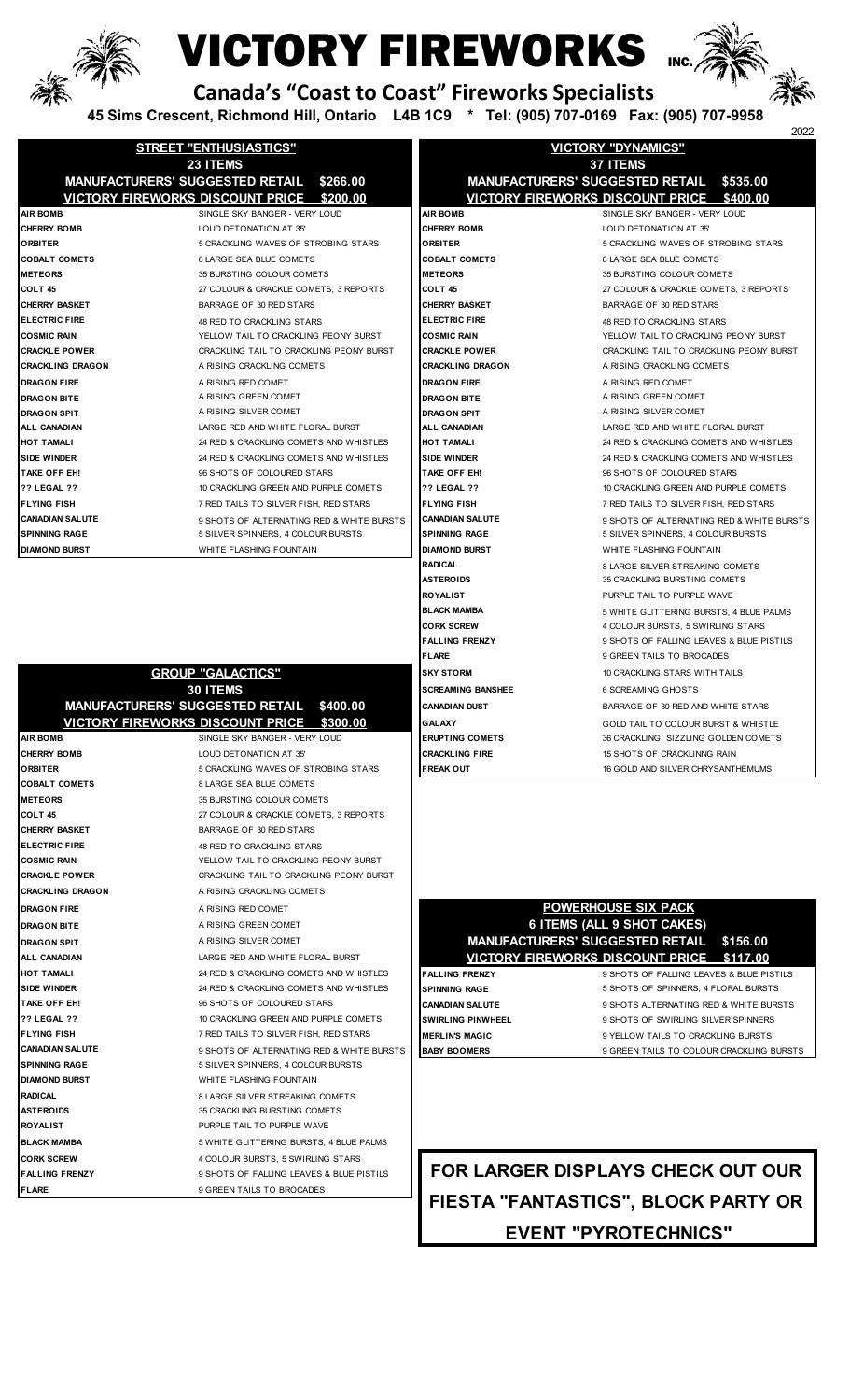

# **CTORY FIREWORKS** MC



2022

 **Canada's "Coast to Coast" Fireworks Specialists**

 **45 Sims Crescent, Richmond Hill, Ontario L4B 1C9 \* Tel: (905) 707-0169 Fax: (905) 707-9958**

| <b>FIESTA "FANTASTICS"</b> |    |                      |                                                            |  |  |
|----------------------------|----|----------------------|------------------------------------------------------------|--|--|
| <b>40 ITEMS</b>            |    |                      |                                                            |  |  |
|                            |    |                      | MANUFACTURERS' SUGGESTED RETAIL \$800.00                   |  |  |
|                            |    |                      | VICTORY FIREWORKS DISCOUNT PRICE \$600.00                  |  |  |
| <b>AIR BOMB</b>            | X. | 2                    | SINGLE SKY BANGER - VERY LOUD                              |  |  |
| <b>CHERRY BOMB</b>         | X. | $\mathbf{2}$         | CRACKLING TAIL TO LOUD BANG                                |  |  |
| <b>CRACKLING THUNDER</b>   | X. | $\mathbf{2}^{\circ}$ | LOUD WHISTLE WITH TAIL TO LOUD BANG                        |  |  |
| <b>COBALT COMETS</b>       |    |                      | 8 LARGE SEA BLUE COMETS                                    |  |  |
| <b>ORBITER</b>             |    |                      | 5 CRACKLING WAVES OF STROBING STARS                        |  |  |
| <b>POWER SURGE</b>         |    |                      | 5 HUGE COLOURFUL, CRACKLING AND STROBING STARS             |  |  |
| <b>METEORS</b>             |    |                      | 35 COLOURED BURSTING COMETS                                |  |  |
| <b>SIZZLER</b>             |    |                      | BARRAGE OF 56 RED, GREEN & BLUE STARS TO CRACKLING         |  |  |
| <b>COLOUR BLITZ</b>        |    |                      | BARRAGE OF 30 COLOURED STARS                               |  |  |
| <b>CHERRY BASKET</b>       |    |                      | BARRAGE OF 30 RED STARS                                    |  |  |
| <b>ELECTRIC FIRE</b>       |    |                      | 48 RED TO CRACKLING STARS                                  |  |  |
| 91 SHOT KALEIDOSCOPE       |    |                      | 91 BLUE, YELLOW, GREEN & RED STARS                         |  |  |
| <b>BALLISTIC</b>           |    |                      | 63 SHOTS OF LARGE COLOURED AND CRACKLING STARS             |  |  |
| <b>CRACKLING ROSE</b>      |    |                      | 72 SHOTS OF LARGE SILVER, PINK & CRACKLING STARS           |  |  |
| <b>CRACKLE POWER</b>       |    |                      | CRACKLING TAIL TO CRACKLING BURST                          |  |  |
| <b>COSMIC RAIN</b>         |    |                      | YELLOW TAIL TO CRACKLING PEONY BURST                       |  |  |
| <b>ELECTRIC RAINBOW</b>    |    |                      | <b>GREEN TAIL TO COLOURED CRACKLING BURST</b>              |  |  |
| <b>CHERRY SODA</b>         |    |                      | LARGE GOLD TO RED FLORAL BURST                             |  |  |
| <b>BIRD OF PARADISE</b>    |    |                      | PEACH, BLUE & YELLOW PEONY BURST                           |  |  |
| <b>GALAXY</b>              |    |                      | GOLD TAIL TO COLOUR BURST AND WHISTLE                      |  |  |
| <b>ALL CANADIAN</b>        |    |                      | LARGE RED AND WHITE FLORAL BURST                           |  |  |
| <b>ELECTRIC STORM</b>      |    |                      | A LONG LASTING FOUTAIN                                     |  |  |
| <b>SIDE WINDER</b>         |    |                      | 24 SHOTS OF RED AND CRACKLING COMETS, WHISTLES             |  |  |
| <b>ERUPTING COMETS</b>     |    |                      | 36 CRACKLING, SIZZLING GOLDEN COMETS                       |  |  |
| <b>?? LEGAL ??</b>         |    |                      | 10 CRACKLING GREEN AND PURPLE COMETS                       |  |  |
| <b>FLYING FISH</b>         |    |                      | 7 SHOTS OF RED TAILS TO SILVER FISH AND RED STARS          |  |  |
| <b>CANADIAN SALUTE</b>     |    |                      | 9 SHOTS OF ALTERNATING RED & WHITE BURSTS                  |  |  |
| <b>FLASH</b>               |    |                      | 9 RED TAILS TO BROCADES AND GREEN STROBING STARS           |  |  |
| <b>FLICKER</b>             |    |                      | 9 RED AND BLUE BURSTS WITH TIME RAIN                       |  |  |
| <b>FLARE</b>               |    |                      | 9 GREEN TAILS TO BROCADES                                  |  |  |
| <b>SPINNING RAGE</b>       |    |                      | 4 SHOTS OF SPINNERS, 5 FLORAL BURSTS                       |  |  |
| <b>CRACKLING FIRE</b>      |    |                      | 15 SHOTS OF CRACKLING RAIN                                 |  |  |
| <b>ROYAL BURST</b>         |    |                      | 7 WHITE GLITTER MINE BROCADE TO BROCADE CROWN WITH GLITTER |  |  |
| <b>LAND MINE</b>           |    |                      | 25 COLOURED MINES WITH CRACKLING                           |  |  |
| <b>BLUE HAWAII</b>         |    |                      | 25 SHOTS OF LARGE SEA BLUE PALM TREES                      |  |  |
| <b>WHISKEY TANGO</b>       |    |                      | 20 CRACKLING TAILS TO COLOUR CRACKLING BURSTS              |  |  |
| <b>LOCK DOWN</b>           |    |                      | 25 TAILS TO PINK, YELLOW AND BLUE BURSTS WITH CRACKLING    |  |  |

| <b>COASTER MAYHEM</b> |
|-----------------------|
|                       |
|                       |
|                       |

|                          | <b>6 ITEMS - PREMIUM POWERHOUSE PRO-SERIES</b>          |
|--------------------------|---------------------------------------------------------|
|                          | MANUFACTURERS' SUGGESTED RETAIL \$385.00                |
|                          | VICTORY FIREWORKS DISCOUNT PRICE \$288.75               |
| <b>CORK SCREW</b>        | 9 SHOTS OF FLORAL BURSTS & SILVER SPINNERS              |
| <b>BLACK MAMBA</b>       | 9 SHOTS ALTERNATING BLUE PALMS & WHITE FLASHING STARS   |
| <b>G-FORCE</b>           | 19 SHOTS OF LOUD COLOURED PALMS WITH LOUD BREAKS        |
| <b>VERTICAL VELOCITY</b> | 36 SHOTS OF LOUD WHISTLES WITH LARGE COLOUR BURSTS      |
| LEVIATHAN                | 36 SHOTS OF CRACKLING STARS & LARGE BROCADE CROWNS      |
| ROLLING THUNDER          | 49 LARGE. VERY LOUD COLOURED BURSTS, GLITTERS, BROCADES |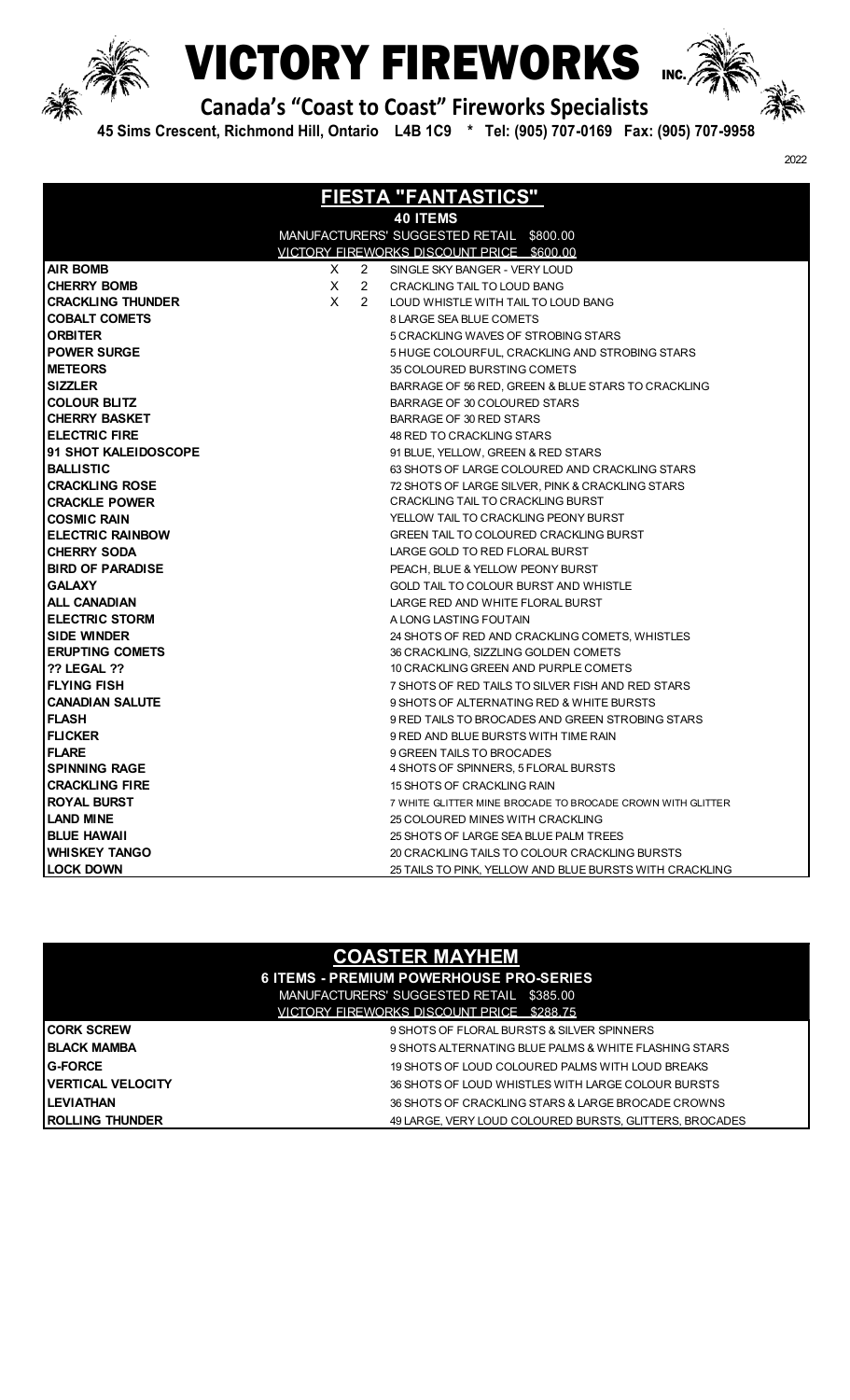

# **WICTORY FIREWORKS**



2022

 **Canada's "Coast to Coast" Fireworks Specialists**

 **45 Sims Crescent, Richmond Hill, Ontario L4B 1C9 \* Tel: (905) 707-0169 Fax: (905) 707-9958**

| <b>EVENT "PYROTECHNICS"</b> |                                           |                            |                                            |  |  |  |
|-----------------------------|-------------------------------------------|----------------------------|--------------------------------------------|--|--|--|
| <b>47 ITEMS</b>             |                                           |                            |                                            |  |  |  |
|                             | MANUFACTURERS' SUGGESTED RETAIL \$1000.00 |                            |                                            |  |  |  |
|                             | VICTORY FIREWORKS DISCOUNT PRICE \$750.00 |                            |                                            |  |  |  |
| <b>AIR BOMB</b>             | SINGLE SKY BANGER - VERY LOUD             | ALL CANADIAN               | LARGE RED & WHITE FLORAL BURST             |  |  |  |
| <b>CHERRY BOMB</b>          | LOUD DETONATION AT 35 FEET                | <b>STERLING SILVER</b>     | RED FOUNTAIN WITH SILVER CRACKLING         |  |  |  |
| <b>CRACKLING THUNDER</b>    | CRACKLING TAIL TO VERY LOUD BANG          | TAKE OFF EH!               | 96 SHOTS OF COLOURED STARS                 |  |  |  |
| <b>WHISTLE BOMB</b>         | LOUD WHISTLE WITH TAIL TO LOUD BANG       | <b>?? LEGAL ??</b>         | 10 CRACKLING GREEN & PURPLE COMETS         |  |  |  |
| <b>METEORS</b>              | 35 COLURED BURSTING COMETS                | <b>FLYINNG FISH</b>        | 7 BURST OF FLYING FISH WITH RED STARS      |  |  |  |
| <b>ASTEROIDS</b>            | 35 CRACKLING BURSTING COMETS              | <b>BLACK MAMBA</b>         | 5 WHITE FLASHING STARS, 4 BLUE PALMS       |  |  |  |
| <b>ICHERRY BASKET</b>       | BARRAGE OF 30 RED STARS                   | <b>FLASH</b>               | 9 BROCADE BURSTS & GREEN GLITTER           |  |  |  |
| <b>ICOLOUR BLITZ</b>        | BARRAGE OF 30 COLOURED STARS              | <b>CANADIAN SALUTE</b>     | 9 RED & WHITE TAILS & BURSTS               |  |  |  |
| <b>ELECTRIC FIRE</b>        | 48 RED TO CRACKLING STARS                 | <b>FLICKER</b>             | 9 BLUE BURSTS WITH TIME RAIN               |  |  |  |
| 91 SHOT KALEIDOSCOPE        | 91 BLUE, YELLOW, GREEN & RED STARS        | <b>SPINNING RAGE</b>       | 5 SIRLING SILVER SPINNERS, 4 COLOUR BURSTS |  |  |  |
| <b>BALLISTIC</b>            | 63 COLOURED AND CRACKLING STARS           | <b>FLARE</b>               | 9 GREEN TAILS TO BROCADES                  |  |  |  |
| <b>CRACKLING ROSE</b>       | 72 LARGE SILVER, PINK & CRACKLING STARS   | <b>FALLING FRENZY</b>      | 9 SHOTS OF FALLING LEAVES WITH PISTILS     |  |  |  |
| Inight Creeper              | 84 PURPLE & CRACKLING STARS, GOLD COMETS  | <b>CRACKLING FIRE</b>      | 15 SHOTS OF TIME RAIN                      |  |  |  |
| <b>DRAGON FIRE</b>          | A RISING RED COMET                        | <b>THE MIGHTY</b>          | 15 TAILS TO MINES, BURSTS & WILLOWS        |  |  |  |
| <b>DRAGON BITE</b>          | A RISING GREEN COMET                      | <b>JACKPOT</b>             | 7 CRACKLING TAILS TO TIME RAIN             |  |  |  |
| IDRAGON SPIT                | A RISING SILVER COMET                     | <b>SKY BLASTER</b>         | 7 GLITTERING BURST WITH TIME RAIN          |  |  |  |
| <b>CRACKLING DRAGON</b>     | STREAKING CRACKLING COMET                 | <b>ROYAL BURST</b>         | 7 SHOTS OF GLITTERING MINES & BROCADES     |  |  |  |
| <b>CRACKLE POWER</b>        | CRACKLING TAIL TO CRACKLING PEONY         | <b>BLINKINNG WATERFALL</b> | 7 GLITTERING BURSTS AND BROCADE CROWNS     |  |  |  |
| <b>COSMIC RAIN</b>          | YELLOW TAIL TO CRACKLING PEONY BURST      | <b>FREAK OUT</b>           | 16 GOLD & SILVER CHRYSANTHEMUMS            |  |  |  |
| <b>ROYALIST</b>             | A PURPLE TAIL TO PURPLE WAVE              | <b>ROYAL BROCADE</b>       | 19 GOLD TAIL BURSTS WITH BROCADES          |  |  |  |
| <b>GALAXY</b>               | GOLD TAIL TO COLOUR BURST & WHISTLE       | LICENSED TO THRILL         | 36 BROCADE CROWNS & CRACKLING              |  |  |  |
| <b>CHERRY SODA</b>          | LARGE GOLD TO RED FLORAL BURST            |                            |                                            |  |  |  |

#### **PARTY PACK**

**11 ITEMS - ALL AERIAL MULTI-SHOTS**

MANUFACTURERS' SUGGESTED RETAIL \$303.50<br>VICTORY FIREWORKS DISCOUNT PRICE \$225.00 VICTORY FIREWORKS DISCOUNT PRICE

| <b>SIDE WINDER</b>    | 24 SHOTS OF RED, CRACKLING & WHISTLING COMETS      |
|-----------------------|----------------------------------------------------|
| TAKE OFF EH!          | 96 SHOTS OF COLOURED STARS                         |
| IERUPTING COMETS      | 36 CRACKLING. SIZZLING GOLDEN COMETS               |
| 2? LEGAL ??           | 10 CRACKLING GREEN AND PURPLE COMETS               |
| IFLYING FISH          | 7 RED TAILS TO BURSTS OF SILVER FISH AND RED STARS |
| ISPINNING RAGE        | 5 SHOTS OF SILVER SPINNERS, 4 COLOUR BURSTS        |
| CANADIAN SALUTE       | 9 SHOTS ALTERNATING RED & WHITE FLORAL BURSTS      |
| <b>IFLARE</b>         | 9 GREEN TAILS TO BROCADES                          |
| <b>CRACKLING FIRE</b> | 15 SHOTS OF TIME RAIN                              |
| IMASTER BLASTER       | 25 CRACKLING MINES WITH COLOUR CRACKLING BOMBS     |
| IDRAGON'S BREATH      | 25 CRACKLING TAILS TO CRACKLING SPLITTING COMETS   |
|                       |                                                    |

#### **BLOCK PARTY**

| 22 ITEMS - ALL AERIAL MULTI-SHOTS |                                                            |  |  |  |
|-----------------------------------|------------------------------------------------------------|--|--|--|
|                                   | MANUFACTURERS' SUGGESTED RETAIL \$1002.00                  |  |  |  |
|                                   | VICTORY FIREWORKS DISCOUNT PRICE \$750.00                  |  |  |  |
| <b>IERUPTING COMETS</b>           | 36 CRACKLING, SIZZLING GOLDEN COMETS                       |  |  |  |
| <b>?? LEGAL ??</b>                | 10 SHOTS OF CRACKLING WITH GREEN OR PURPLE STARS           |  |  |  |
| <b>IFLYING FISH</b>               | 7 BURSTS OF SILVER FLYING FISH WITH RED STARS              |  |  |  |
| <b>FLARE</b>                      | 9 GREEN TAILS TO BROCADE CROWNS                            |  |  |  |
| <b>ISPINNINNG RAGE</b>            | 5 SWIRLING SILVER SPINNERS, 4 COLOUR BURTS                 |  |  |  |
| <b>BLACK MAMBA</b>                | 5 WHITE FLASHING BURSTS, 4 BLUE BURSTS                     |  |  |  |
| <b>IFALLING FRENZY</b>            | 9 SHOTS OF RED & GREEN FALLING LEAVES WITH BLUE PISTILS    |  |  |  |
| <b>CANADIAN SALUTE</b>            | 9 SHOTS ALTERNATING RED AND WHITE PEONY BURSTS             |  |  |  |
| <b>ICRACKLING FIRE</b>            | 15 SHOTS OF CRACKLING RAIN                                 |  |  |  |
| <b>TORNADO</b>                    | 7 WHIRLING FLOWERS TO BLUE & GREEN DAHLIAS                 |  |  |  |
| <b>ISKY BI ASTER</b>              | 7 COLOURED TAILS TO LARGE GLITTERING BURSTS WITH TIME RAIN |  |  |  |
| <b>IFREAK OUT</b>                 | 16 GOLD AND SILVER CHRYSANTHEMUMS WITH CRACKLING           |  |  |  |
| <b>LAND MINE</b>                  | 25 COLOURED MINES                                          |  |  |  |
| LOCK DOWN                         | 25 TAILS TO PINK. YELLOW AND BLUE BURSTS WITH CRACKLING    |  |  |  |
| <b>AERIAL BARRAGE</b>             | 25 SHOT FAN CAKE WITH MINES & DAHLIAS                      |  |  |  |
| <b>FIESTA</b>                     | 25 COLOURED TAILS TO COLOURED BURSTS WITH CRACKLING        |  |  |  |
| <b>WILD THING</b>                 | 25 COLOURED TAILS TO COLOURED BURSTS                       |  |  |  |
| <b>CANADIAN PRIDE</b>             | 25 SHOTS OF RED AND WHITE TWINKING BURSTS                  |  |  |  |
| <b>ROCK AND ROLL</b>              | 27 LARGE COLOURED BURSTS AND BROCADES                      |  |  |  |
| <b>VERTICAL VELOCITY</b>          | 36 SHOTS OF LARGE COLOURED BURSTS WITH WHISTLES            |  |  |  |
| <b>ILICENSED TO THRILL</b>        | 36 LARGE BROCADE CROWNS WITH CRACKLING                     |  |  |  |
| <b>ROLLING THUNDER</b>            | 49 LARGE COLOURED BURSTS, BROCADES, GLITTERS, BANGS        |  |  |  |